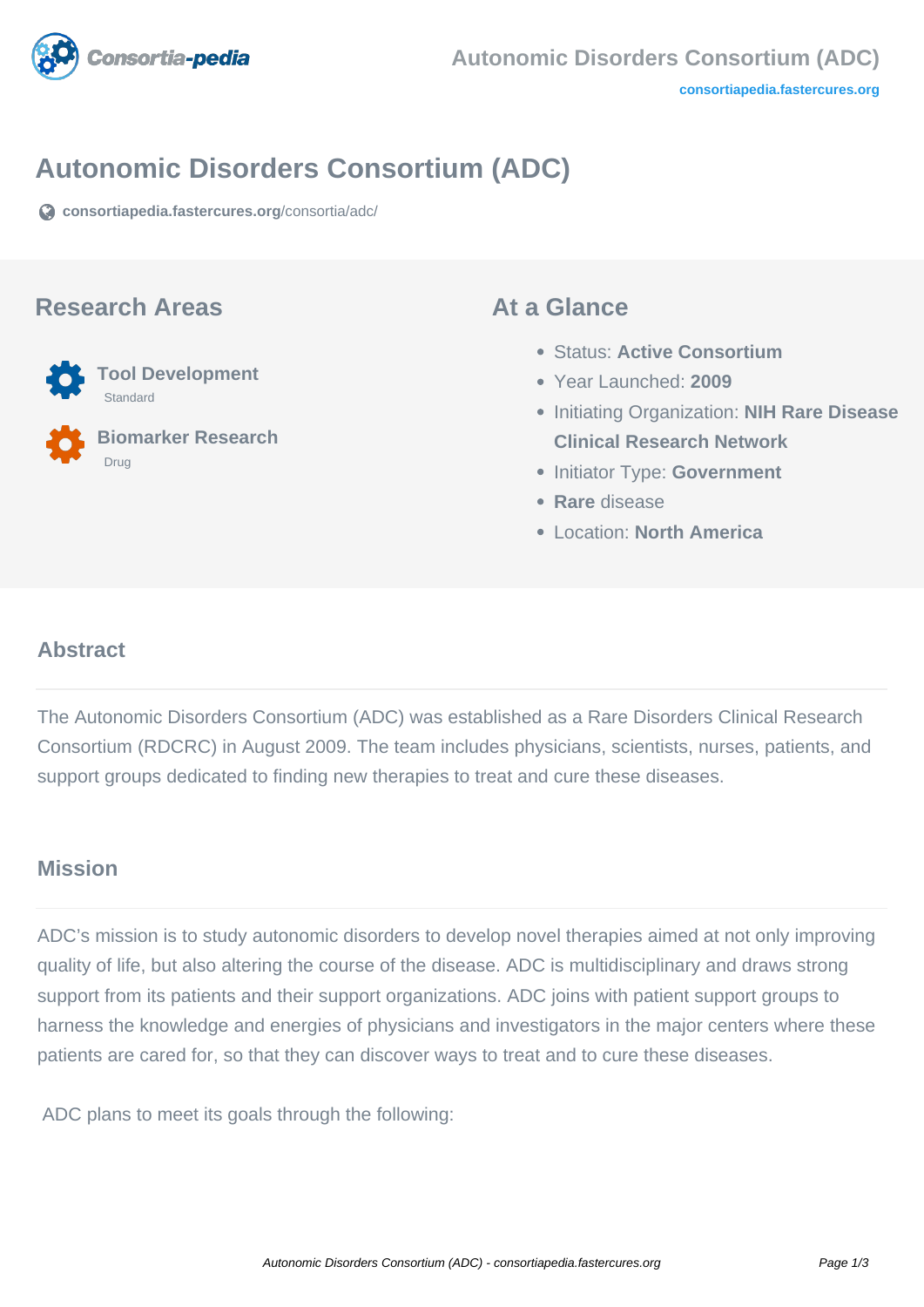

### **Consortium History**

August 2009: ADC established as a RDCRC

### **Structure & Governance**

This consortium is part of the Rare Diseases Clinical Research Network (RDCRN), an initiative of the Office of Rare Diseases Research, National Center for Advancing Translational Sciences (NCATS). The RDCRN is designed to advance medical research on rare diseases by providing support for clinical studies and facilitating collaboration, study enrollment, and data sharing. Through the RDCRN consortia, physician scientists and their multidisciplinary teams work together with patient advocacy groups to study more than 200 rare diseases at sites across the nation.

 Funding and scientific oversight for the RDCRN are provided by NCATS and 10 National Institutes of Health (NIH) components: Eunice Kennedy Shriver National Institute of Child Health and Human Development; National Cancer Institute; National Heart, Lung and Blood Institute; National Institute of Allergy and Infectious Diseases; National Institute of Arthritis and Musculoskeletal and Skin Diseases; National Institute of Dental and Craniofacial Research; National Institute of Diabetes and Digestive and Kidney Diseases; National Institute of Mental Health; National Institute of Neurological Disorders and Stroke; and Office of the Director. In addition, patient advocacy groups provide funds for many of the projects.

### **Links/Social Media Feed**

Homepage [http://www.rarediseasesnetwork.org/ARDCRC/](http://http//www.rarediseasesnetwork.org/ARDCRC/)

### **Points of Contact**

Cindy Dorminy, M.Ed., LPN Consortium Research Coordinator Vanderbilt University Medical Center Autonomic Dysfunction Center 1121 Medical Center North